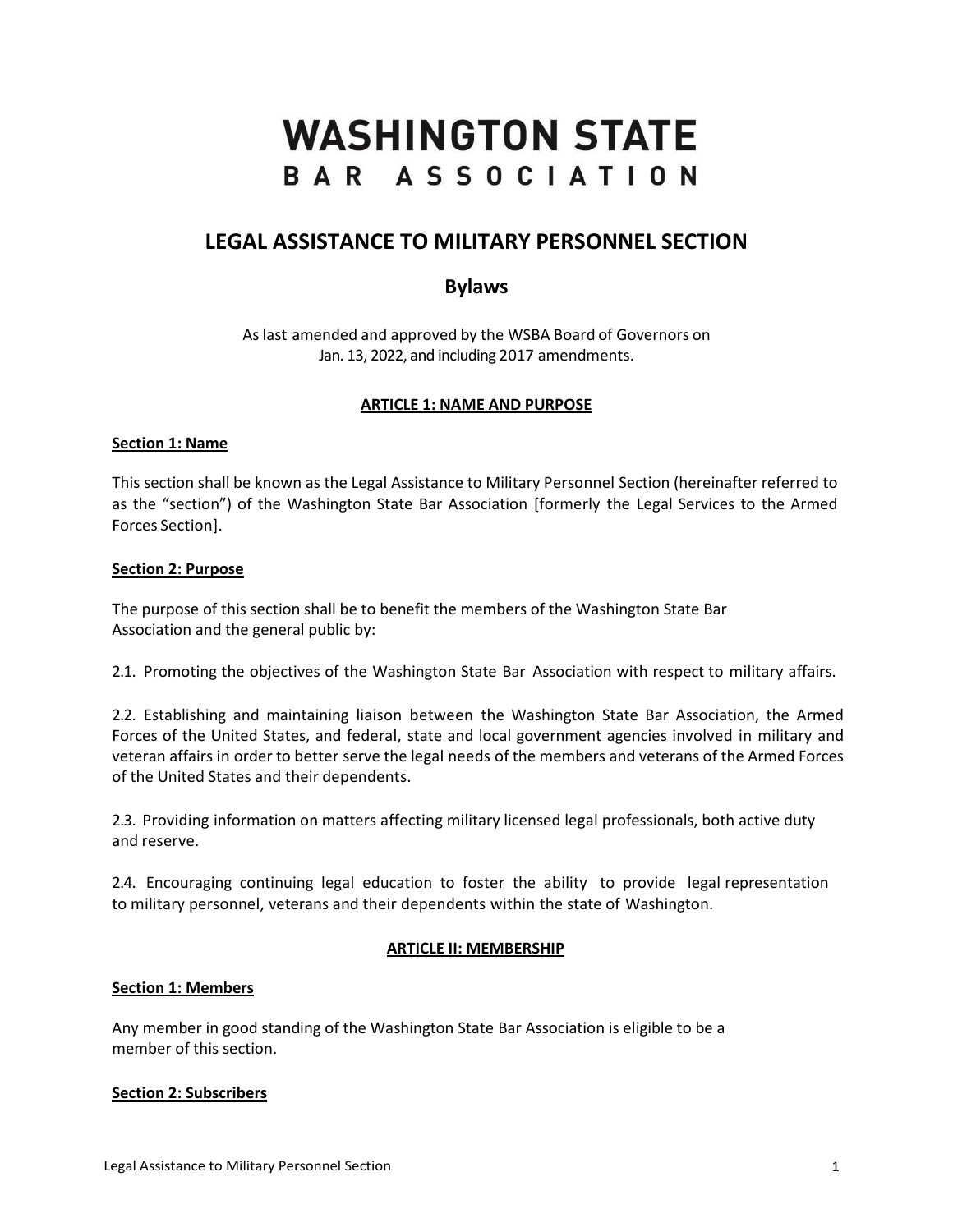Any other interested person is eligible to be a subscriber of this section. A subscriber of this section shall have the same privileges as a member of this section except those of holding elective office. In accordance with the bylaws of the Washington State Bar Association, law students may be enrolled as subscribers of the section.

#### **Section 3: Enrollment**

Any person eligible for membership or subscribership under this article shall be enrolled as such upon payment of the prescribed annual membership dues.

#### **Section 4: Dis-enrollment**

Any member or subscriber of this section who fails to pay the prescribed annual membership dues within sixty (60) days after the annual due date thereof will be dis-enrolled.

#### **ARTICLE III: DUES**

#### **Section 1: Amount**

Members shall pay in advance the annual membership dues approved by the Board of Governors of the Washington State Bar Association. The section membership dues for law students shall be set at a standard amount annually determined by the Board of Governors.

#### **Section 2: Due Date**

The due date for payment of the annual membership dues of this section shall be in accordance with the usual billing practices for sections of the Washington State Bar Association.

#### **ARTICLE IV: MEETINGS**

#### **Section 1: Annual Meeting**

The annual meeting of this section shall be held in such place and time as chosen by the executive committee.

#### **Section 2: Other Meetings**

Other meetings of this section may be held at such times and places and with such programs as shall be determined by the Chair of the executive committee of this section.

#### **Section 3: Quorum**

The voting Members of this section who are present or participating at any meeting of this section shall constitute a quorum for the transaction of business.

#### **Section 4: Majority Vote**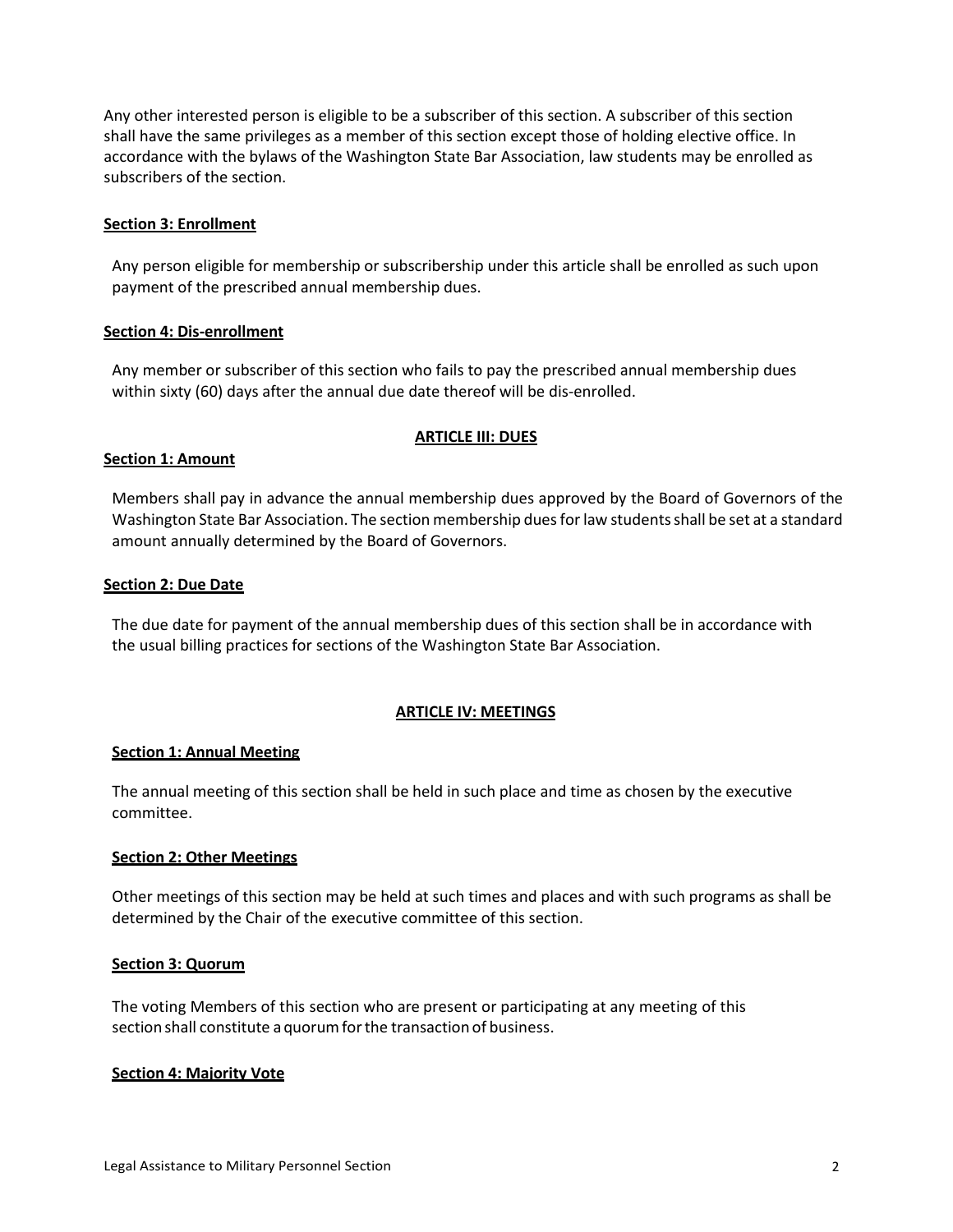Upon any matter calling fora determination or vote by the members of this section, the vote of a simple majority of those voting members present or participating and voting at a meeting of this section shall be binding.

#### **Section 5: Notice**

Notice of all meetings of this section will be provided to all members of the section and will be posted on the Washington State Bar Association website.

## **ARTICLE V: OFFICERS**

## **Section 1: Designation**

The officers of this section shall consist of a Chair, a Vice Chair, a Secretary/ Treasurer and a Historian. The Immediate Past Chair shall also continue to serve as an officer of the section.

#### **Section 2: Term**

Officers of this section shall be elected at each annual election of this section and shall hold office for a term of two (2) years beginning on October 1. This provision shall not apply to the position of Immediate Past Chair, whose status is determined by the succession of the Chair.

#### **Section 3: Duties**

a. Chair: The Chair shall be the chief executive officer of this section; shall preside over all meetings of this section or of the executive committee; shall represent this section in dealing with the Washington State Bar Association and/or any other organizations or persons; shall formulate and present an annual report to the Washington State Bar Association on the work of this section; shall perform such other duties as may be authorized or directed by the membership or the executive committee of this section; and shall take all other actions and exercise all other prerogatives pertaining to the office of the Chair.

b. Vice Chair: The Vice Chair shall preside over all meetings of this section or of the executive committee in the absence of the Chair and shall perform such other duties as may be authorized or directed by the Chair or the executive committee of this section.

c. Secretary/Treasurer: The Secretary/Treasurer shall take minutes at each meeting of the section and executive committee, and provide approved minutes to the Washington State Bar Association for publication and record retention, work with the Washington State Bar Association to ensure that the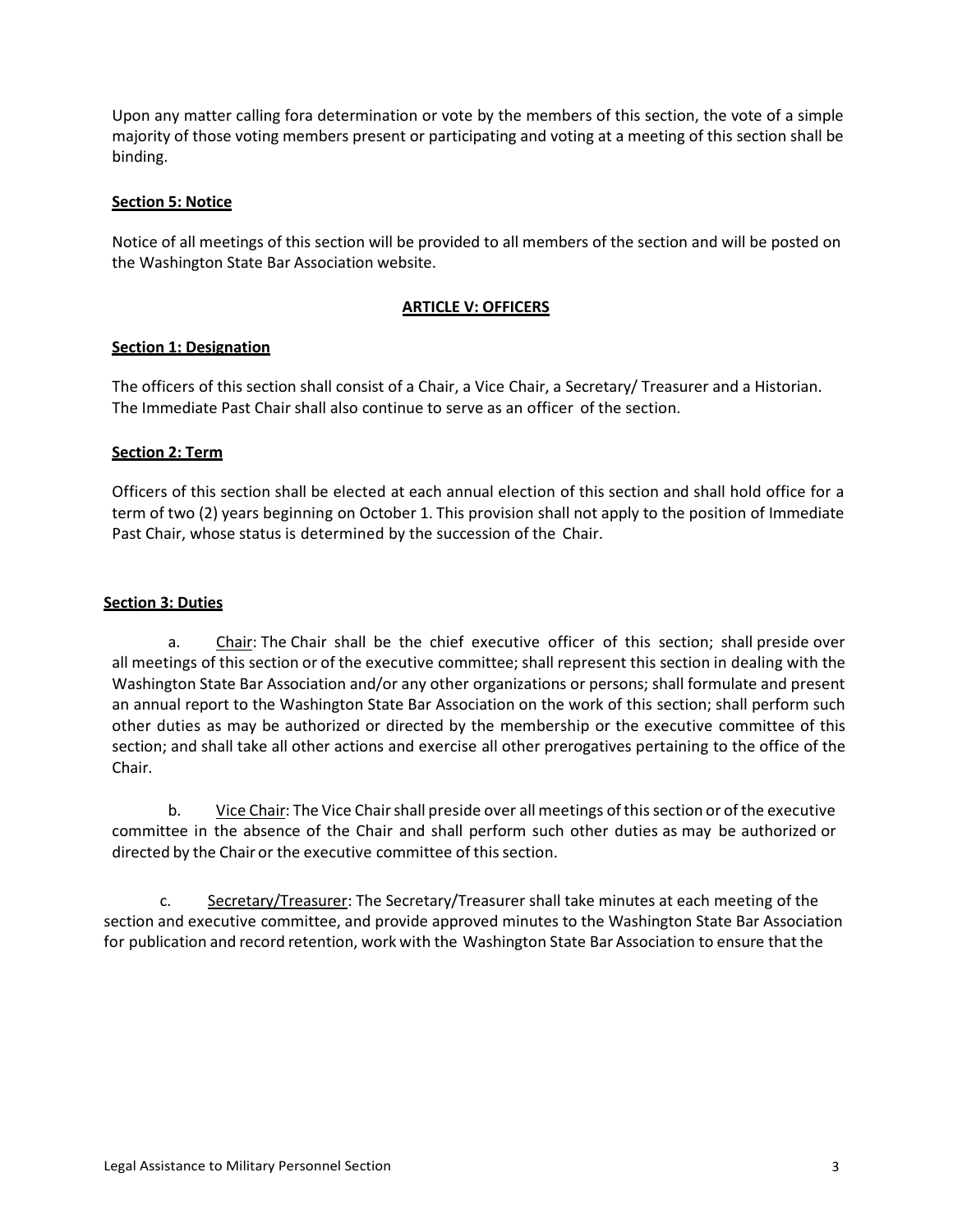section complies with the Washington State Bar Association fiscal policies and procedures, work with the Washington State Bar Association to prepare the section's annual budget and review the section's monthly financial statements for accuracy and comparison to budget. The Secretary/Treasurer shall also perform such other duties as may be authorized or directed by the Chair or the executive committee of this section.

d. Historian: The Historian shall collect and maintain all historical data pertaining to meetings, seminars, and other activities of this section which shall include, but not be limited to, reports, minutes, announcements, pictures, seminar materials, pamphlets, etc. The Historian shall be charged with the responsibility of compiling, assembling, and displaying some or all such materials at the annual meeting or other meetings of this section and on such other occasions desired by the executive committee. The Historian shall perform such other duties as may be authorized or directed by the Chair or the executive committee of this section.

e. Immediate Past Chair: The Immediate Past Chair shall serve to ensure continuity in the section's activities and overall mission; assist the Chair in management and guidance of the section; and perform such other duties as may be authorized or directed by the membership or the executive committee of this section.

f. Legislative Chair: The Legislative Chair shall track proposed legislation and provide briefs on the progress to the executive committee. The Legislative Chair also shall advocate LAMP's position on policy and legislative matters after receiving approval from the LAMP Executive Committee and Washington State Bar Association Legislative Liaison, Legislative Committee, or Board of Governors as required by Washington State Bar Association policy and Bylaws. The Legislative Chair shall perform such other duties as may be authorized or directed by the Chair or the executive committee of this section.

## **Section 4: Compensation**

No officer of this section shall receive any compensation from this section for his services but may be reimbursed for expenses according to existing policies of the Washington State Bar Association.

## **ARTICLE VI: EXECUTIVE COMMITTEE**

## **Section 1: Members**

The following persons shall be members of the executive committee of this section: all officers of this section, all former Chairs of this section, and up to seven other At-Large members who shall be appointed by the Chair as hereinafter provided.

## **Section 2: Term of At-Large Members**

Appointed At-Large members of the executive committee shall be appointed by the Chair. At-Large members of the executive committee shall serve as such at the pleasure of the Chair and shall have the same privileges as a member thereof except that of voting.

## **Section 3: Ex-Officio Members**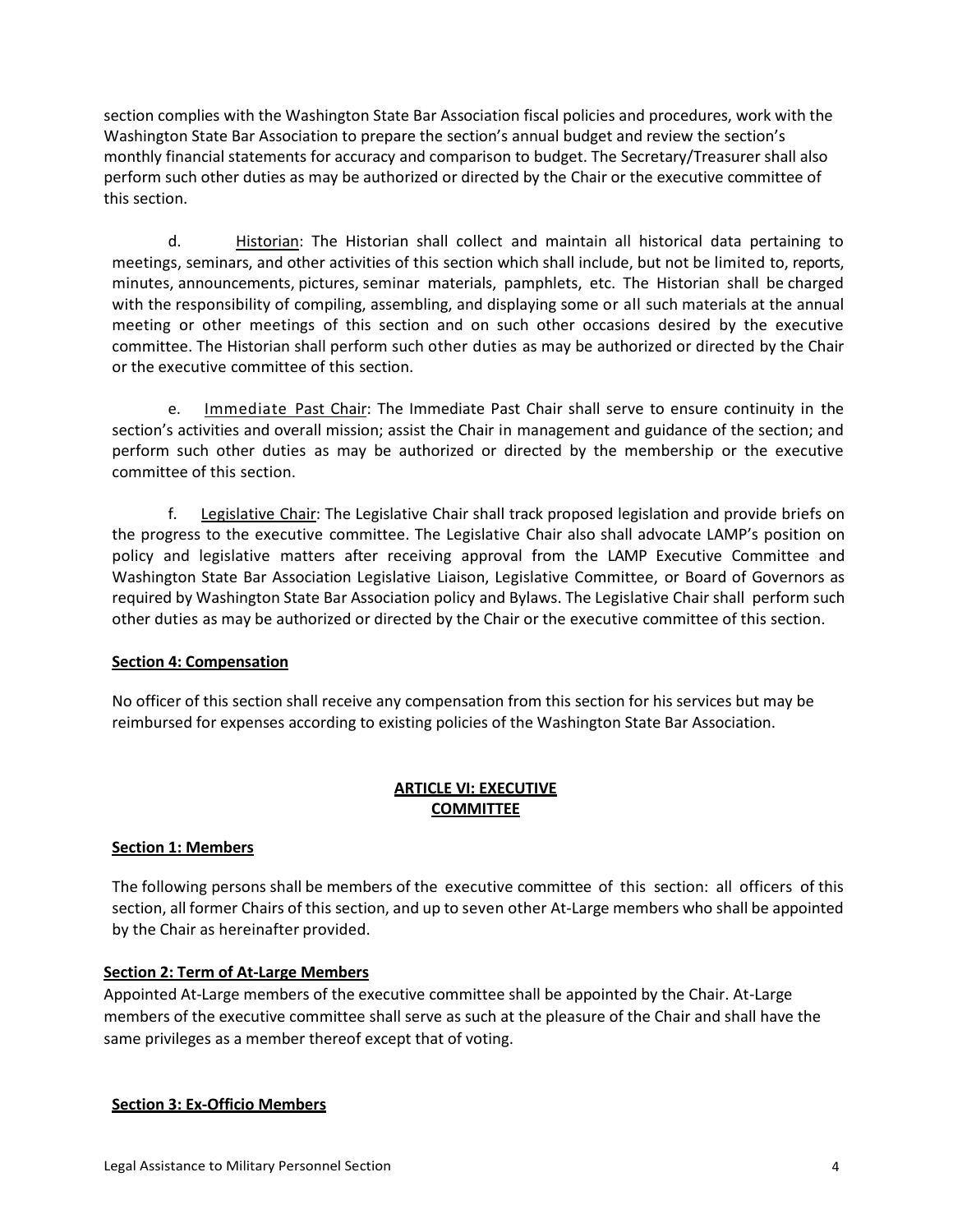The following persons shall be *ex-officio* members of the executive committee: the President of the Washington State Bar Association, the President-elect of the Washington State Bar Association, the Washington State Bar Association Board of Governor's Liaison to the Legal Assistance to Military Personnel Section, and the senior active duty JAG officer of each of the Armed Forces in the State of Washington. An ex*-officio* member of the Executive Committee shall have the same privileges as a member thereof except that of voting.

## **Section 5: Removal**

a. Officers and elected executive committee members: Any member of the executive committee may be removed by a two-thirds majority vote of the executive committee. Grounds for removal include, but are not limited to, regular absence from executive committee meetings and events, failure to perform duties, unprofessional or discourteous conduct or whenever, in the executive committee's judgment, the executive committee member is not acting in the best interest of the section membership.

## **Section 6: Vacancies**

The executive committee will appoint, by majority vote, members to fill vacancies on the executive committee, including officers. When a member is appointed to fill a vacancy in an unexpired term, the member will do so until the next annual election when an individual will be elected to serve the remainder of the vacated term. Vacancies in the office of Immediate Past Chair will not be filled in any formal manner. However, all section members who have served as Chair will be informed of the vacancy and invited to assist and advise the Chair in an *ex officio* role.

#### **Section 7: Meetings**

The executive committee shall hold not fewer than two meetings per year, such meetings to be held at such times and places as determined by the Chair of this section. All meetings shall be open and public and all persons shall be permitted to attend any meeting, except as otherwise provided in the bylaws of the Washington State Bar Association. A meeting may be held by electronic means (telephone or videoconference) provided public notice of the meeting is posted on the Washington State Bar Association website. The notice shall include contact information for any person to arrange access to the meeting or record thereof.

#### **Section 8: Quorum**

A majority of the voting members of the executive committee shall constitute a quorum for the transaction of business.

#### **Section 9: Majority Vote**

Upon any matter calling for a determination or vote by the executive committee, the vote of a majority of those voting members of the executive committee present and voting at a meeting of the executive committee, after a quorum is established, shall be binding.

#### **Section 10: Notice**

Notice of executive committee meetings will be provided to section members and subscribers and published on the Washington State Bar Association website.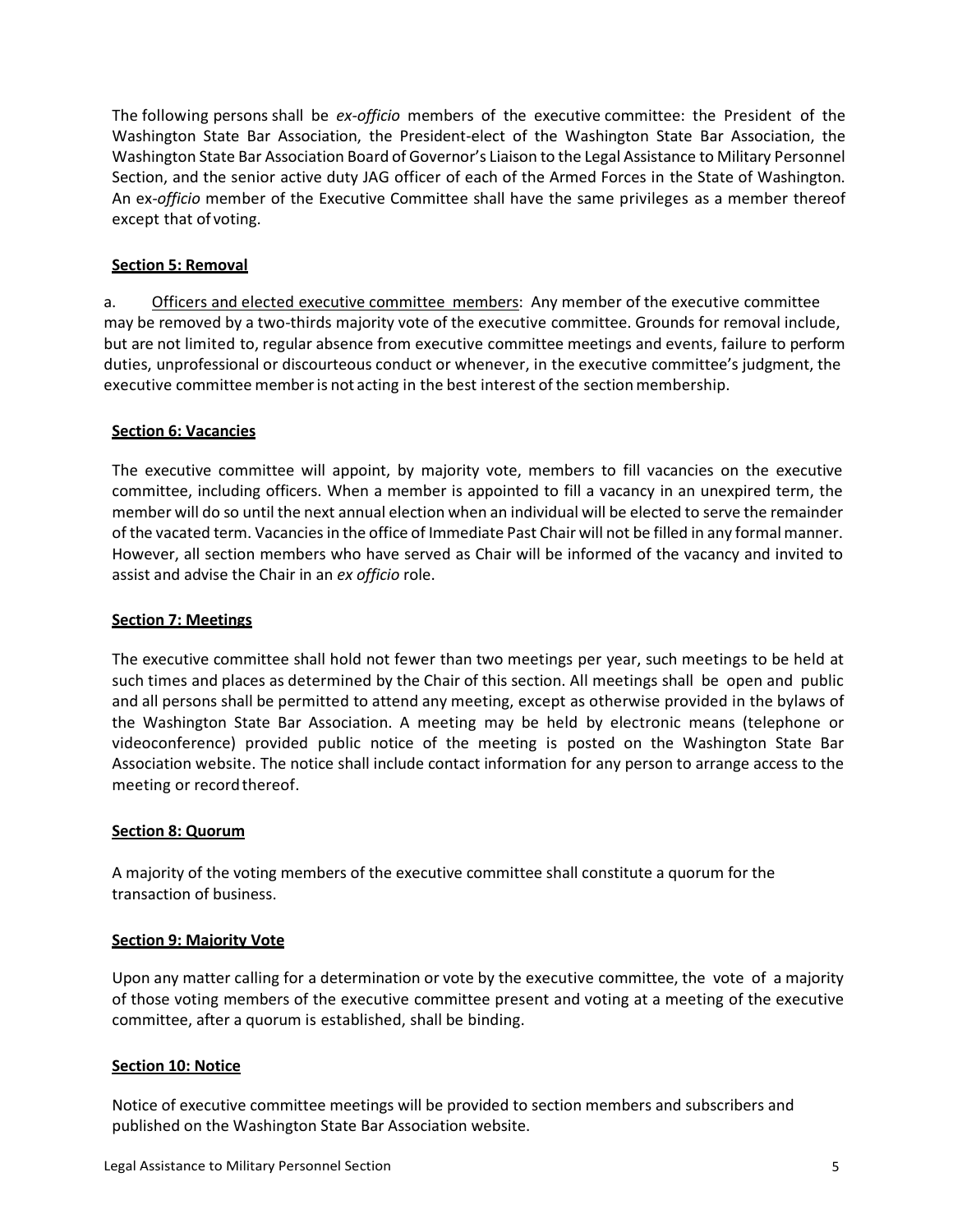## **Section 11: Duties**

The executive committee shall have the general authority and responsibility for the conduct of the affairs of this section, subject to the provisions of these bylaws and the Bylaws of the Washington State Bar Association.

## **Section 12: Compensation**

No member, *ex officio* member or associate member of the executive committee shall receive any compensation from this section for his or her services but may be reimbursed for expenses according to existing policies of the Washington State Bar Association.

## **ARTICLE VII: ELECTIONS**

## **Section 1: Nomination**

a. Nominating Committee: Nominations and elections for open executive committee positions will be held between March and May each year. The Chair or the executive committee of this section shall appoint a nominating committee consisting of no less than three section members, including one who is not currently a member of the executive committee. All applicants will apply through an electronic process administered by the Washington State Bar Association. The executive committee will also have an alternative process to allow for nominations to occur outside of the nominating committee process. The executive committee will approvea list of nomineesfor each open position.

b. Nominations from Floor: After receipt of the recommendation of the nominating committee, other nominations may be made from the floor of each annual meeting of this section for election of any member of this section to any officer position to be filled by election at such annual meeting of this section.

## **Section 2: Election**

The Washington State Bar Association will administer the elections by electronic means and certify the results, unless the section develops its own equivalent electronic election process. In the event of a tie, the winner will be determined by a coin toss.

## **Section 3: Re-Election**

Elected executive committee members may be reelected to succeed him/herself upon nomination by the nominating committee or nomination from the floor.

## **Section 4: Dual Office Holding**

No person may hold more than one elective position at the same time in this section.

## **ARTICLE VIII: MISCELLANEOUS**

## **Section 1: Effective Date of Bylaws**

These bylaws shall become effective upon approval by the Board of Governors of the Washington State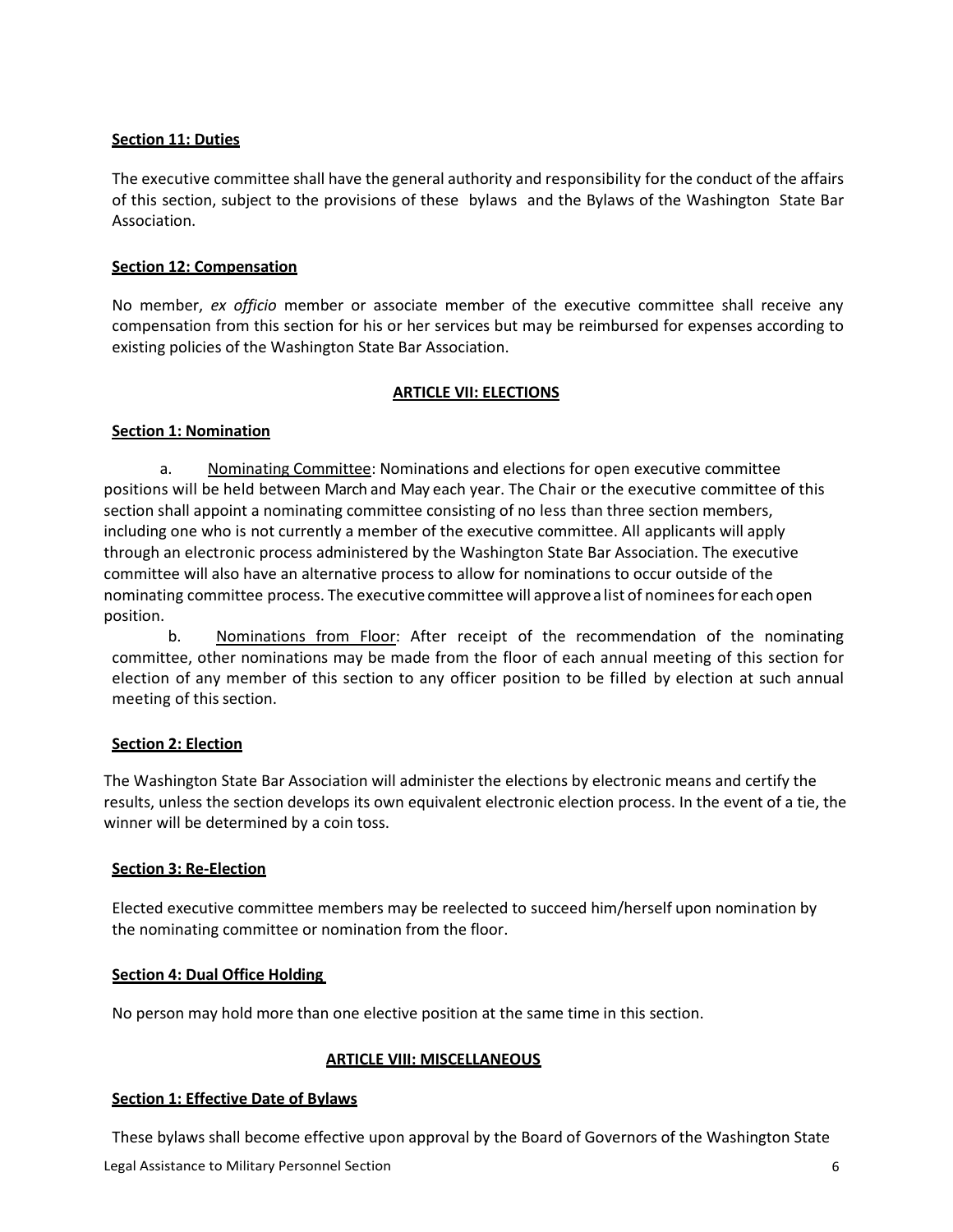Bar Association.